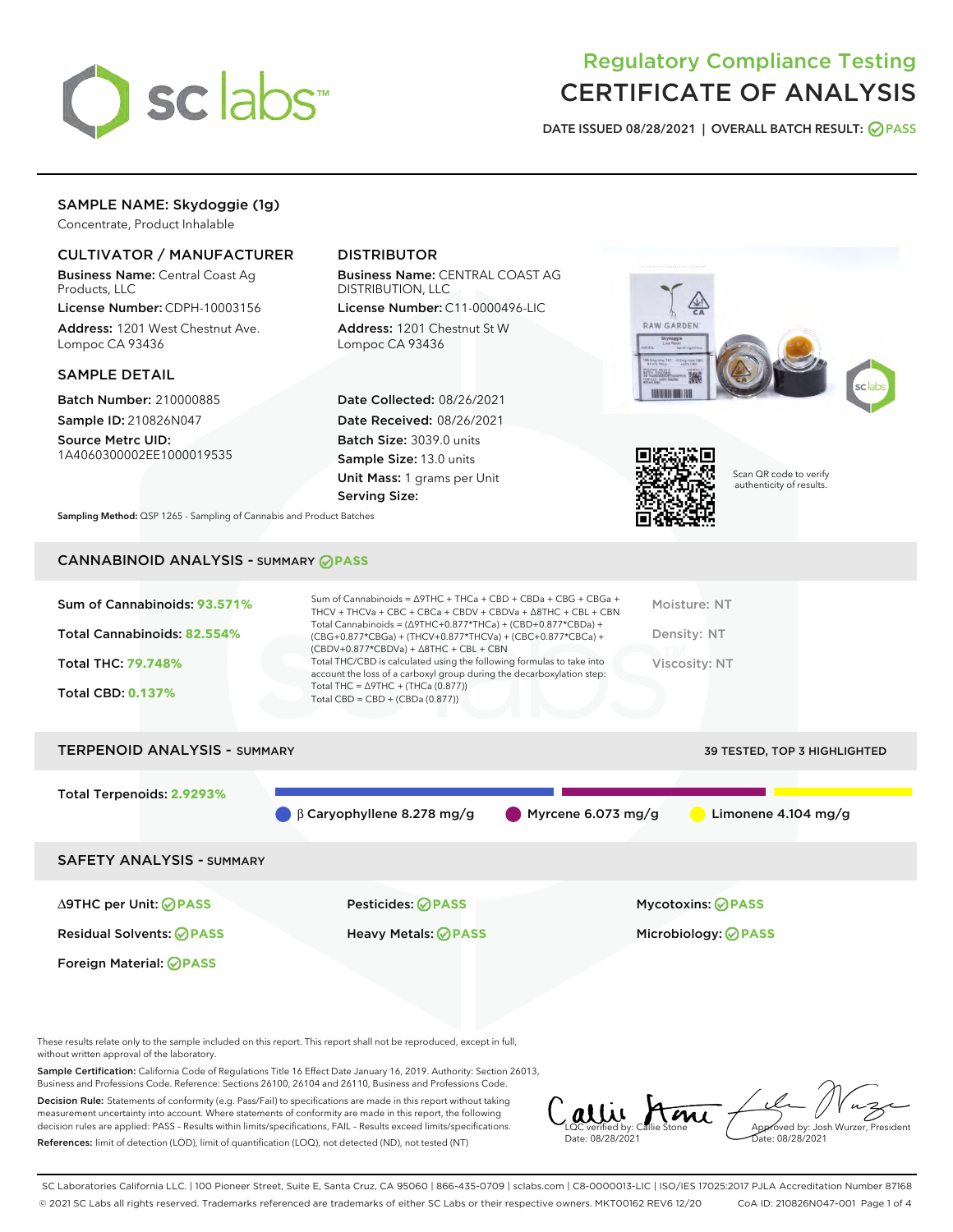



SKYDOGGIE (1G) | DATE ISSUED 08/28/2021 | OVERALL BATCH RESULT: @ PASS

#### CANNABINOID TEST RESULTS - 08/27/2021 2 PASS

Tested by high-performance liquid chromatography with diode-array detection (HPLC-DAD). **Method:** QSP 1157 - Analysis of Cannabinoids by HPLC-DAD

#### TOTAL CANNABINOIDS: **82.554%**

Total Cannabinoids (Total THC) + (Total CBD) + (Total CBG) + (Total THCV) + (Total CBC) + (Total CBDV) + ∆8THC + CBL + CBN

TOTAL THC: **79.748%** Total THC (∆9THC+0.877\*THCa)

TOTAL CBD: **0.137%**

Total CBD (CBD+0.877\*CBDa)

TOTAL CBG: 1.21% Total CBG (CBG+0.877\*CBGa)

TOTAL THCV: 0.332% Total THCV (THCV+0.877\*THCVa)

TOTAL CBC: 1.127% Total CBC (CBC+0.877\*CBCa)

TOTAL CBDV: ND Total CBDV (CBDV+0.877\*CBDVa)

| <b>COMPOUND</b>  | LOD/LOQ<br>(mg/g)          | <b>MEASUREMENT</b><br><b>UNCERTAINTY</b><br>(mg/g) | <b>RESULT</b><br>(mg/g) | <b>RESULT</b><br>(%) |
|------------------|----------------------------|----------------------------------------------------|-------------------------|----------------------|
| <b>THCa</b>      | 0.05 / 0.14                | ±22.294                                            | 867.47                  | 86.747               |
| <b>A9THC</b>     | 0.06/0.26                  | ±1.263                                             | 36.71                   | 3.671                |
| <b>CBCa</b>      | 0.07 / 0.28                | ±0.578                                             | 11.82                   | 1.182                |
| <b>CBGa</b>      | 0.1/0.2                    | ±0.58                                              | 11.1                    | 1.11                 |
| <b>THCVa</b>     | 0.07 / 0.20                | ±0.181                                             | 3.79                    | 0.379                |
| <b>CBG</b>       | 0.06/0.19                  | ±0.093                                             | 2.36                    | 0.236                |
| <b>CBDa</b>      | 0.02/0.19                  | ±0.046                                             | 1.56                    | 0.156                |
| <b>CBC</b>       | 0.2/0.5                    | ±0.03                                              | 0.9                     | 0.09                 |
| $\triangle$ 8THC | 0.1/0.4                    | N/A                                                | <b>ND</b>               | <b>ND</b>            |
| <b>THCV</b>      | 0.1/0.2                    | N/A                                                | <b>ND</b>               | <b>ND</b>            |
| <b>CBD</b>       | 0.07/0.29                  | N/A                                                | <b>ND</b>               | <b>ND</b>            |
| <b>CBDV</b>      | 0.04 / 0.15                | N/A                                                | <b>ND</b>               | <b>ND</b>            |
| <b>CBDVa</b>     | 0.03/0.53                  | N/A                                                | <b>ND</b>               | <b>ND</b>            |
| <b>CBL</b>       | 0.06 / 0.24                | N/A                                                | <b>ND</b>               | <b>ND</b>            |
| <b>CBN</b>       | 0.1/0.3                    | N/A                                                | <b>ND</b>               | <b>ND</b>            |
|                  | <b>SUM OF CANNABINOIDS</b> |                                                    | 935.71 mg/g             | 93.571%              |

#### **UNIT MASS: 1 grams per Unit**

| ∆9THC per Unit                        | 1120 per-package limit     | 36.71 mg/unit<br><b>PASS</b> |
|---------------------------------------|----------------------------|------------------------------|
| <b>Total THC per Unit</b>             |                            | 797.48 mg/unit               |
| <b>CBD per Unit</b>                   |                            | <b>ND</b>                    |
| <b>Total CBD per Unit</b>             |                            | $1.37$ mg/unit               |
| Sum of Cannabinoids<br>per Unit       |                            | 935.71 mg/unit               |
| <b>Total Cannabinoids</b><br>per Unit |                            | 825.54 mg/unit               |
| <b>MOISTURE TEST RESULT</b>           | <b>DENSITY TEST RESULT</b> | <b>VISCOSITY TEST RESULT</b> |

Not Tested

Not Tested

Not Tested

#### TERPENOID TEST RESULTS - 08/28/2021

Terpene analysis utilizing gas chromatography-flame ionization detection (GC-FID). **Method:** QSP 1192 - Analysis of Terpenoids by GC-FID

| <b>COMPOUND</b>           | LOD/LOQ<br>(mg/g) | <b>MEASUREMENT</b><br><b>UNCERTAINTY</b><br>(mg/g) | <b>RESULT</b><br>(mg/g)                         | <b>RESULT</b><br>(%) |
|---------------------------|-------------------|----------------------------------------------------|-------------------------------------------------|----------------------|
| $\beta$ Caryophyllene     | 0.004 / 0.012     | ±0.2947                                            | 8.278                                           | 0.8278               |
| <b>Myrcene</b>            | 0.008 / 0.025     | ±0.0783                                            | 6.073                                           | 0.6073               |
| Limonene                  | 0.005 / 0.016     | ±0.0587                                            | 4.104                                           | 0.4104               |
| $\alpha$ Humulene         | 0.009 / 0.029     | ±0.0800                                            | 2.493                                           | 0.2493               |
| Linalool                  | 0.009 / 0.032     | ±0.0588                                            | 1.547                                           | 0.1547               |
| $\alpha$ Bisabolol        | 0.008 / 0.026     | ±0.0718                                            | 1.344                                           | 0.1344               |
| trans- $\beta$ -Farnesene | 0.008 / 0.025     | ±0.0299                                            | 0.843                                           | 0.0843               |
| <b>Terpineol</b>          | 0.016 / 0.055     | ±0.0405                                            | 0.660                                           | 0.0660               |
| Ocimene                   | 0.011 / 0.038     | ±0.0188                                            | 0.585                                           | 0.0585               |
| Terpinolene               | 0.008 / 0.026     | ±0.0118                                            | 0.578                                           | 0.0578               |
| $\beta$ Pinene            | 0.004 / 0.014     | ±0.0062                                            | 0.536                                           | 0.0536               |
| Caryophyllene<br>Oxide    | 0.010 / 0.033     | ±0.0240                                            | 0.522                                           | 0.0522               |
| Fenchol                   | 0.010 / 0.034     | ±0.0188                                            | 0.487                                           | 0.0487               |
| Guaiol                    | 0.009 / 0.030     | ±0.0187                                            | 0.397                                           | 0.0397               |
| $\alpha$ Pinene           | 0.005 / 0.017     | ±0.0032                                            | 0.367                                           | 0.0367               |
| <b>Borneol</b>            | 0.005 / 0.016     | ±0.0063                                            | 0.149                                           | 0.0149               |
| Camphene                  | 0.005 / 0.015     | ±0.0009                                            | 0.080                                           | 0.0080               |
| Fenchone                  | 0.009 / 0.028     | ±0.0018                                            | 0.063                                           | 0.0063               |
| Sabinene Hydrate          | 0.006 / 0.022     | ±0.0016                                            | 0.042                                           | 0.0042               |
| Eucalyptol                | 0.006 / 0.018     | ±0.0010                                            | 0.041                                           | 0.0041               |
| Citronellol               | 0.003 / 0.010     | ±0.0016                                            | 0.033                                           | 0.0033               |
| $\gamma$ Terpinene        | 0.006 / 0.018     | ±0.0005                                            | 0.030                                           | 0.0030               |
| $\alpha$ Terpinene        | 0.005 / 0.017     | ±0.0003                                            | 0.023                                           | 0.0023               |
| Nerol                     | 0.003 / 0.011     | ±0.0008                                            | 0.018                                           | 0.0018               |
| Sabinene                  | 0.004 / 0.014     | N/A                                                | <loq< th=""><th><loq< th=""></loq<></th></loq<> | <loq< th=""></loq<>  |
| $\alpha$ Phellandrene     | 0.006 / 0.020     | N/A                                                | <loq< th=""><th><loq< th=""></loq<></th></loq<> | <loq< th=""></loq<>  |
| 3 Carene                  | 0.005 / 0.018     | N/A                                                | <loq< th=""><th><loq< th=""></loq<></th></loq<> | <loq< th=""></loq<>  |
| p-Cymene                  | 0.005 / 0.016     | N/A                                                | ND                                              | ND                   |
| (-)-Isopulegol            | 0.005 / 0.016     | N/A                                                | ND                                              | ND                   |
| Camphor                   | 0.006 / 0.019     | N/A                                                | <b>ND</b>                                       | <b>ND</b>            |
| Isoborneol                | 0.004 / 0.012     | N/A                                                | ND                                              | ND                   |
| Menthol                   | 0.008 / 0.025     | N/A                                                | <b>ND</b>                                       | ND                   |
| $R-(+)$ -Pulegone         | 0.003 / 0.011     | N/A                                                | ND                                              | ND                   |
| Geraniol                  | 0.002 / 0.007     | N/A                                                | ND                                              | ND                   |
| <b>Geranyl Acetate</b>    | 0.004 / 0.014     | N/A                                                | ND                                              | ND                   |
| $\alpha$ Cedrene          | 0.005 / 0.016     | N/A                                                | ND                                              | ND                   |
| Valencene                 | 0.009 / 0.030     | N/A                                                | <b>ND</b>                                       | ND                   |
| Nerolidol                 | 0.009 / 0.028     | N/A                                                | ND                                              | ND                   |
| Cedrol                    | 0.008 / 0.027     | N/A                                                | ND                                              | ND                   |
| <b>TOTAL TERPENOIDS</b>   |                   |                                                    | 29.293 mg/g                                     | 2.9293%              |

SC Laboratories California LLC. | 100 Pioneer Street, Suite E, Santa Cruz, CA 95060 | 866-435-0709 | sclabs.com | C8-0000013-LIC | ISO/IES 17025:2017 PJLA Accreditation Number 87168 © 2021 SC Labs all rights reserved. Trademarks referenced are trademarks of either SC Labs or their respective owners. MKT00162 REV6 12/20 CoA ID: 210826N047-001 Page 2 of 4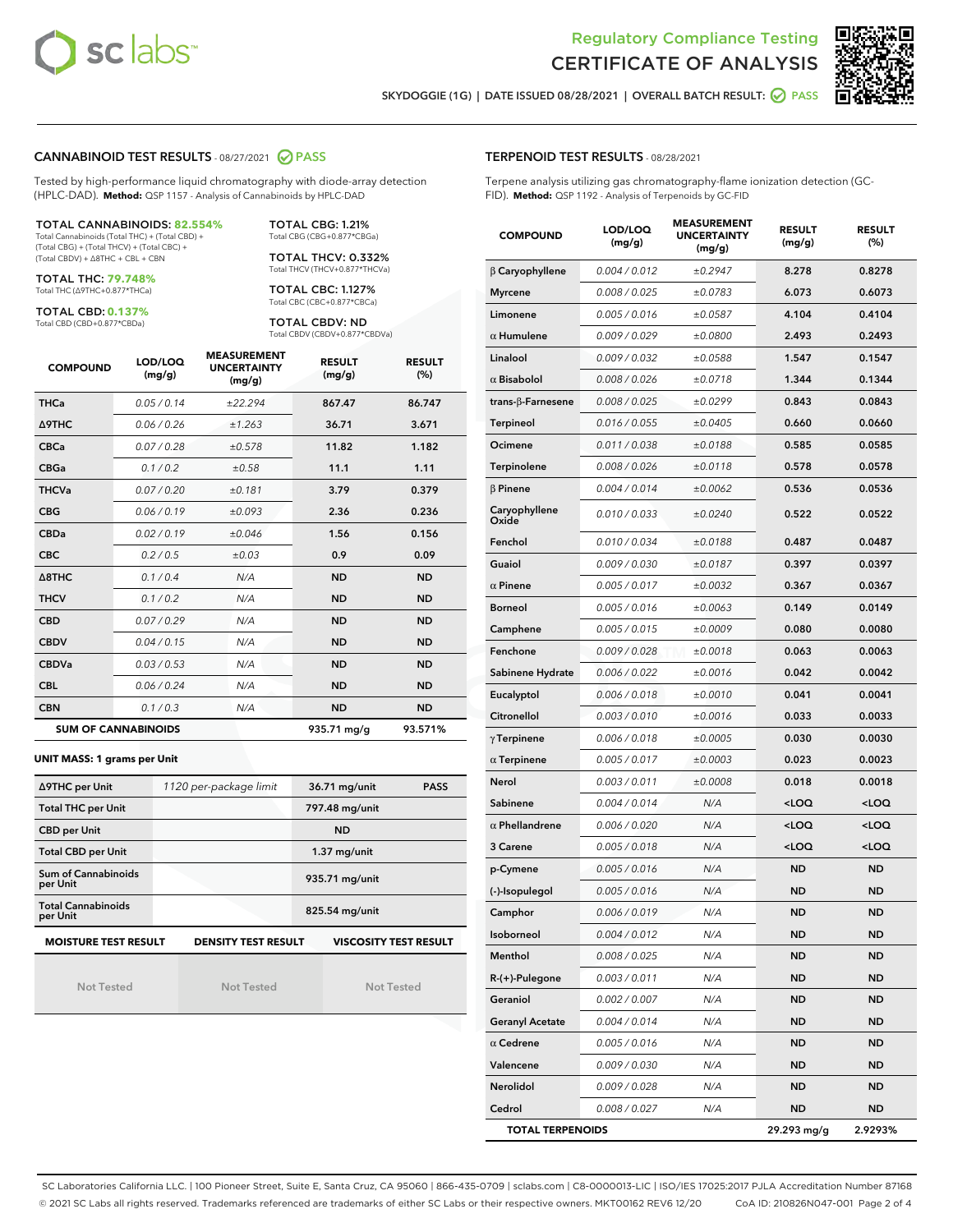



SKYDOGGIE (1G) | DATE ISSUED 08/28/2021 | OVERALL BATCH RESULT: ☑ PASS

#### CATEGORY 1 PESTICIDE TEST RESULTS - 08/28/2021 2 PASS

Pesticide and plant growth regulator analysis utilizing high-performance liquid chromatography-mass spectrometry (HPLC-MS) or gas chromatography-mass spectrometry (GC-MS). \*GC-MS utilized where indicated. **Method:** QSP 1212 - Analysis of Pesticides and Mycotoxins by LC-MS or QSP 1213 - Analysis of Pesticides by GC-MS

| <b>COMPOUND</b>             | LOD/LOQ<br>$(\mu g/g)$ | <b>ACTION</b><br><b>LIMIT</b><br>$(\mu g/g)$ | <b>MEASUREMENT</b><br><b>UNCERTAINTY</b><br>$(\mu g/g)$ | <b>RESULT</b><br>$(\mu g/g)$ | <b>RESULT</b> |
|-----------------------------|------------------------|----------------------------------------------|---------------------------------------------------------|------------------------------|---------------|
| Aldicarb                    | 0.03/0.08              | $>$ LOD                                      | N/A                                                     | <b>ND</b>                    | <b>PASS</b>   |
| Carbofuran                  | 0.02 / 0.05            | $\ge$ LOD                                    | N/A                                                     | <b>ND</b>                    | <b>PASS</b>   |
| Chlordane*                  | 0.03/0.08              | $>$ LOD                                      | N/A                                                     | <b>ND</b>                    | <b>PASS</b>   |
| Chlorfenapyr*               | 0.03/0.10              | $\ge$ LOD                                    | N/A                                                     | <b>ND</b>                    | <b>PASS</b>   |
| Chlorpyrifos                | 0.02 / 0.06            | $\ge$ LOD                                    | N/A                                                     | <b>ND</b>                    | <b>PASS</b>   |
| Coumaphos                   | 0.02 / 0.07            | $\ge$ LOD                                    | N/A                                                     | <b>ND</b>                    | <b>PASS</b>   |
| Daminozide                  | 0.02 / 0.07            | $\ge$ LOD                                    | N/A                                                     | <b>ND</b>                    | <b>PASS</b>   |
| <b>DDVP</b><br>(Dichlorvos) | 0.03/0.09              | $\ge$ LOD                                    | N/A                                                     | <b>ND</b>                    | <b>PASS</b>   |
| <b>Dimethoate</b>           | 0.03/0.08              | $\ge$ LOD                                    | N/A                                                     | <b>ND</b>                    | <b>PASS</b>   |
| Ethoprop(hos)               | 0.03/0.10              | $\ge$ LOD                                    | N/A                                                     | <b>ND</b>                    | <b>PASS</b>   |
| Etofenprox                  | 0.02 / 0.06            | $\ge$ LOD                                    | N/A                                                     | <b>ND</b>                    | <b>PASS</b>   |
| Fenoxycarb                  | 0.03/0.08              | $\ge$ LOD                                    | N/A                                                     | <b>ND</b>                    | <b>PASS</b>   |
| Fipronil                    | 0.03/0.08              | $>$ LOD                                      | N/A                                                     | <b>ND</b>                    | <b>PASS</b>   |
| Imazalil                    | 0.02 / 0.06            | $>$ LOD                                      | N/A                                                     | <b>ND</b>                    | <b>PASS</b>   |
| <b>Methiocarb</b>           | 0.02 / 0.07            | $\ge$ LOD                                    | N/A                                                     | <b>ND</b>                    | <b>PASS</b>   |
| Methyl<br>parathion         | 0.03/0.10              | $\ge$ LOD                                    | N/A                                                     | <b>ND</b>                    | <b>PASS</b>   |
| <b>Mevinphos</b>            | 0.03/0.09              | $\ge$ LOD                                    | N/A                                                     | <b>ND</b>                    | <b>PASS</b>   |
| Paclobutrazol               | 0.02 / 0.05            | $>$ LOD                                      | N/A                                                     | <b>ND</b>                    | <b>PASS</b>   |
| Propoxur                    | 0.03/0.09              | $\ge$ LOD                                    | N/A                                                     | <b>ND</b>                    | <b>PASS</b>   |
| Spiroxamine                 | 0.03 / 0.08            | $\ge$ LOD                                    | N/A                                                     | <b>ND</b>                    | <b>PASS</b>   |
| Thiacloprid                 | 0.03/0.10              | $\ge$ LOD                                    | N/A                                                     | <b>ND</b>                    | <b>PASS</b>   |

#### CATEGORY 2 PESTICIDE TEST RESULTS - 08/28/2021 @ PASS

| <b>COMPOUND</b>          | LOD/LOO<br>$(\mu g/g)$ | <b>ACTION</b><br>LIMIT<br>$(\mu g/g)$ | <b>MEASUREMENT</b><br><b>UNCERTAINTY</b><br>$(\mu g/g)$ | <b>RESULT</b><br>$(\mu g/g)$ | <b>RESULT</b> |
|--------------------------|------------------------|---------------------------------------|---------------------------------------------------------|------------------------------|---------------|
| Abamectin                | 0.03/0.10              | 0.1                                   | N/A                                                     | <b>ND</b>                    | <b>PASS</b>   |
| Acephate                 | 0.02/0.07              | 0.1                                   | N/A                                                     | <b>ND</b>                    | <b>PASS</b>   |
| Acequinocyl              | 0.02/0.07              | 0.1                                   | N/A                                                     | <b>ND</b>                    | <b>PASS</b>   |
| Acetamiprid              | 0.02/0.05              | 0.1                                   | N/A                                                     | <b>ND</b>                    | <b>PASS</b>   |
| Azoxystrobin             | 0.02/0.07              | 0.1                                   | N/A                                                     | <b>ND</b>                    | <b>PASS</b>   |
| <b>Bifenazate</b>        | 0.01/0.04              | 0.1                                   | N/A                                                     | <b>ND</b>                    | <b>PASS</b>   |
| <b>Bifenthrin</b>        | 0.02 / 0.05            | 3                                     | N/A                                                     | <b>ND</b>                    | <b>PASS</b>   |
| <b>Boscalid</b>          | 0.03/0.09              | 0.1                                   | N/A                                                     | <b>ND</b>                    | <b>PASS</b>   |
| Captan                   | 0.19/0.57              | 0.7                                   | N/A                                                     | <b>ND</b>                    | <b>PASS</b>   |
| Carbaryl                 | 0.02/0.06              | 0.5                                   | N/A                                                     | <b>ND</b>                    | <b>PASS</b>   |
| Chlorantranilip-<br>role | 0.04/0.12              | 10                                    | N/A                                                     | <b>ND</b>                    | <b>PASS</b>   |
| Clofentezine             | 0.03/0.09              | 0.1                                   | N/A                                                     | <b>ND</b>                    | <b>PASS</b>   |

#### CATEGORY 2 PESTICIDE TEST RESULTS - 08/28/2021 continued

| <b>COMPOUND</b>               | LOD/LOQ<br>(µg/g) | <b>ACTION</b><br>LIMIT<br>$(\mu g/g)$ | <b>MEASUREMENT</b><br><b>UNCERTAINTY</b><br>(µg/g) | <b>RESULT</b><br>(µg/g) | <b>RESULT</b> |
|-------------------------------|-------------------|---------------------------------------|----------------------------------------------------|-------------------------|---------------|
| Cyfluthrin                    | 0.12 / 0.38       | 2                                     | N/A                                                | ND                      | <b>PASS</b>   |
| Cypermethrin                  | 0.11 / 0.32       | 1                                     | N/A                                                | ND                      | <b>PASS</b>   |
| Diazinon                      | 0.02 / 0.05       | 0.1                                   | N/A                                                | ND                      | <b>PASS</b>   |
| Dimethomorph                  | 0.03 / 0.09       | $\overline{c}$                        | N/A                                                | <b>ND</b>               | <b>PASS</b>   |
| Etoxazole                     | 0.02 / 0.06       | 0.1                                   | N/A                                                | ND                      | <b>PASS</b>   |
| Fenhexamid                    | 0.03 / 0.09       | 0.1                                   | N/A                                                | ND                      | <b>PASS</b>   |
| Fenpyroximate                 | 0.02 / 0.06       | 0.1                                   | N/A                                                | <b>ND</b>               | <b>PASS</b>   |
| Flonicamid                    | 0.03 / 0.10       | 0.1                                   | N/A                                                | <b>ND</b>               | <b>PASS</b>   |
| Fludioxonil                   | 0.03 / 0.10       | 0.1                                   | N/A                                                | <b>ND</b>               | <b>PASS</b>   |
| Hexythiazox                   | 0.02 / 0.07       | 0.1                                   | N/A                                                | <b>ND</b>               | <b>PASS</b>   |
| Imidacloprid                  | 0.04 / 0.11       | 5                                     | N/A                                                | <b>ND</b>               | <b>PASS</b>   |
| Kresoxim-methyl               | 0.02 / 0.07       | 0.1                                   | N/A                                                | ND                      | <b>PASS</b>   |
| Malathion                     | 0.03 / 0.09       | 0.5                                   | N/A                                                | <b>ND</b>               | <b>PASS</b>   |
| Metalaxyl                     | 0.02 / 0.07       | $\overline{c}$                        | N/A                                                | <b>ND</b>               | <b>PASS</b>   |
| Methomyl                      | 0.03 / 0.10       | 1                                     | N/A                                                | ND                      | <b>PASS</b>   |
| Myclobutanil                  | 0.03/0.09         | 0.1                                   | N/A                                                | <b>ND</b>               | <b>PASS</b>   |
| Naled                         | 0.02 / 0.07       | 0.1                                   | N/A                                                | ND                      | <b>PASS</b>   |
| Oxamyl                        | 0.04 / 0.11       | 0.5                                   | N/A                                                | ND                      | <b>PASS</b>   |
| Pentachloronitro-<br>benzene* | 0.03 / 0.09       | 0.1                                   | N/A                                                | ND                      | <b>PASS</b>   |
| Permethrin                    | 0.04/0.12         | 0.5                                   | N/A                                                | <b>ND</b>               | <b>PASS</b>   |
| Phosmet                       | 0.03 / 0.10       | 0.1                                   | N/A                                                | ND                      | <b>PASS</b>   |
| Piperonylbu-<br>toxide        | 0.02 / 0.07       | 3                                     | N/A                                                | <b>ND</b>               | <b>PASS</b>   |
| Prallethrin                   | 0.03 / 0.08       | 0.1                                   | N/A                                                | <b>ND</b>               | <b>PASS</b>   |
| Propiconazole                 | 0.02 / 0.07       | 0.1                                   | N/A                                                | ND                      | <b>PASS</b>   |
| Pyrethrins                    | 0.04 / 0.12       | 0.5                                   | N/A                                                | ND                      | <b>PASS</b>   |
| Pyridaben                     | 0.02 / 0.07       | 0.1                                   | N/A                                                | <b>ND</b>               | <b>PASS</b>   |
| Spinetoram                    | 0.02 / 0.07       | 0.1                                   | N/A                                                | ND                      | <b>PASS</b>   |
| Spinosad                      | 0.02 / 0.07       | 0.1                                   | N/A                                                | ND                      | <b>PASS</b>   |
| Spiromesifen                  | 0.02 / 0.05       | 0.1                                   | N/A                                                | <b>ND</b>               | <b>PASS</b>   |
| Spirotetramat                 | 0.02 / 0.06       | 0.1                                   | N/A                                                | ND                      | <b>PASS</b>   |
| Tebuconazole                  | 0.02 / 0.07       | 0.1                                   | N/A                                                | ND                      | <b>PASS</b>   |
| Thiamethoxam                  | 0.03 / 0.10       | 5                                     | N/A                                                | <b>ND</b>               | <b>PASS</b>   |
| Trifloxystrobin               | 0.03 / 0.08       | 0.1                                   | N/A                                                | <b>ND</b>               | <b>PASS</b>   |

SC Laboratories California LLC. | 100 Pioneer Street, Suite E, Santa Cruz, CA 95060 | 866-435-0709 | sclabs.com | C8-0000013-LIC | ISO/IES 17025:2017 PJLA Accreditation Number 87168 © 2021 SC Labs all rights reserved. Trademarks referenced are trademarks of either SC Labs or their respective owners. MKT00162 REV6 12/20 CoA ID: 210826N047-001 Page 3 of 4